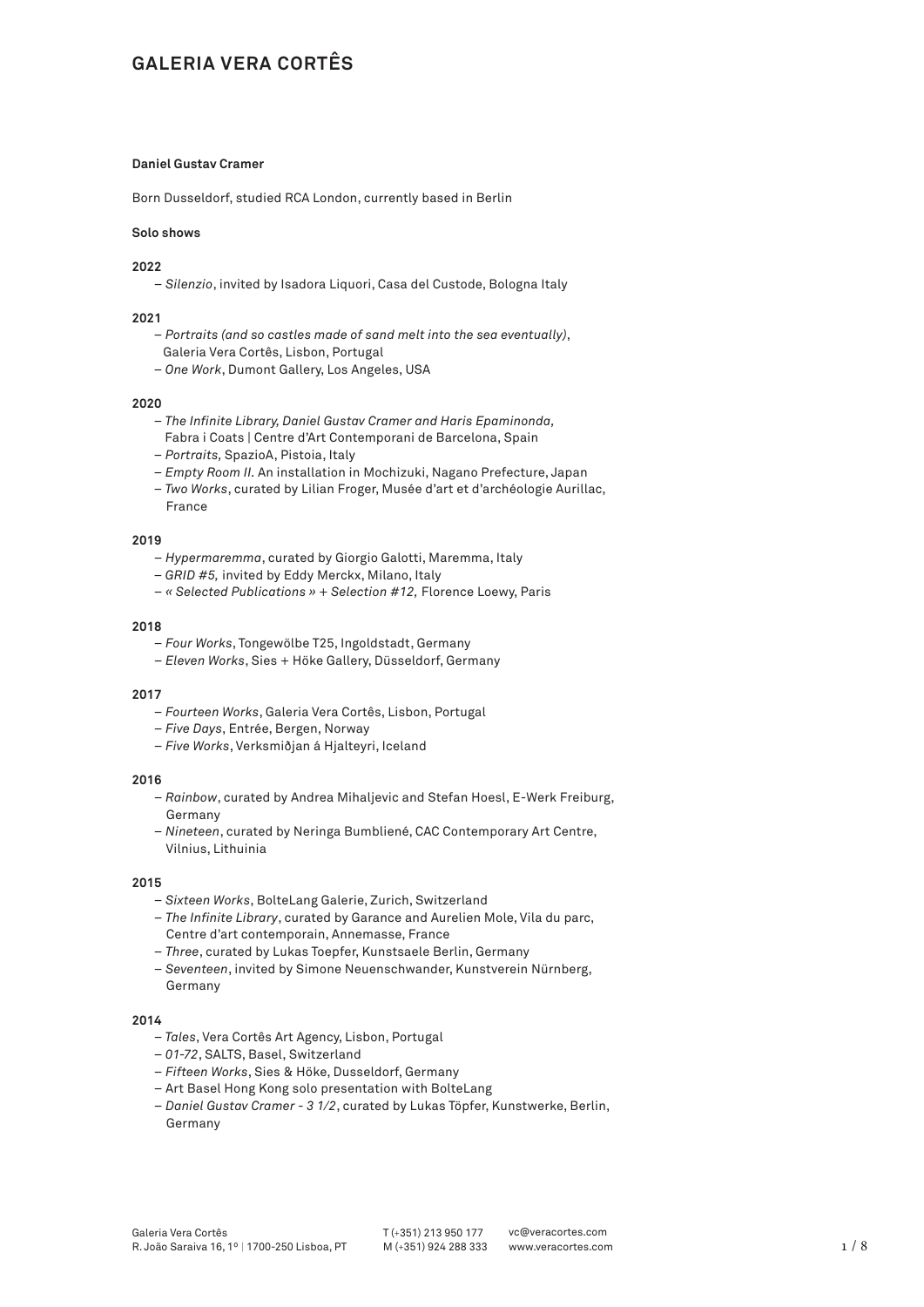- Kunsthalle Mulhouse, France
- Christophe Daviet Thery, Paris, France Florence Loewy, Paris, France
- Salts, Basel, Switzerland

#### **2012**

- Kunsthaus Glarus, curated by Anja Casser, Switzerland
- Badischer Kunstverein, Karlsruhe, Germany (publication)
- Kunsthalle Lissabon, with Haris Epaminonda, Lisbon, Portugal (publication)

#### **2011**

- *Thirteen Works* BolteLang, Zurich, Switzerland
- Artissima, solo presentation w/ BolteLang, Torino, Italy

# **2010**

- *Eight Works* Dortmunder Kunstverein, curated by Verena Titze, Dortmund, Germany (publication)
- *Late Autumn*, Samsa, with Haris Epaminonda, curated by Susanne Prinz, Berlin, Germany
- *Six Works*  The Return. curated by Kevin Kirwan, Dublin, Ireland (publication)
- *Liste 15*, solo presentation with BolteLang Gallery
- *The Infinite Library* at Museo di Palazzo Poggi, Biblioteca Universitaria, curated by Luca Cerizza, Bologna, Italy (&)

## **2009**

- *Twelve Works* Vera Cortês Art Agency, Lisbon, Portugal
- Haris Epaminonda & Daniel Gustav Cramer Galerie BolteLang, Zurich, Switzerland
- *Saturn* Jerwood Room, Lady Margaret Hall, Oxford, UK
- *The Infinite Library Book #16* ARCO Solo projects. invited by Jacopo C. Visconti, showing with Rodeo, Istanbul (&), Turkey

# **2008**

*The Infinite Library Book #14* - showing with BolteLang, Zürich at Nada, Miami (&), USA

# **2007**

- *Daniel Gustav Cramer*  Vera Cortês Art Agency, Lisbon, Portugal
- *Four Photographs* Goethe Institute London, UK (catalogue)
- *Mountain*, Domobaal, London, UM

# **2006**

- *Trilogy* Galeria Carla Sozzani,Milan, Italy
- *Daniel Gustav Cramer & Haris Epaminonda* Pharos CCA, Nicosia, Cyprus
- *Underwater* Domobaal, London, UK

- *Empfang* Galerie van der Grinten. Cologne, Germany
- *Woodland*  Casa D ́Os Dias Da Agua. Lisboa, Portugal (catalogue)
- *New Photographs* Goethe Institute Lisboa, Portugal
- *Walk!*  Simlagid, Akureyri, Iceland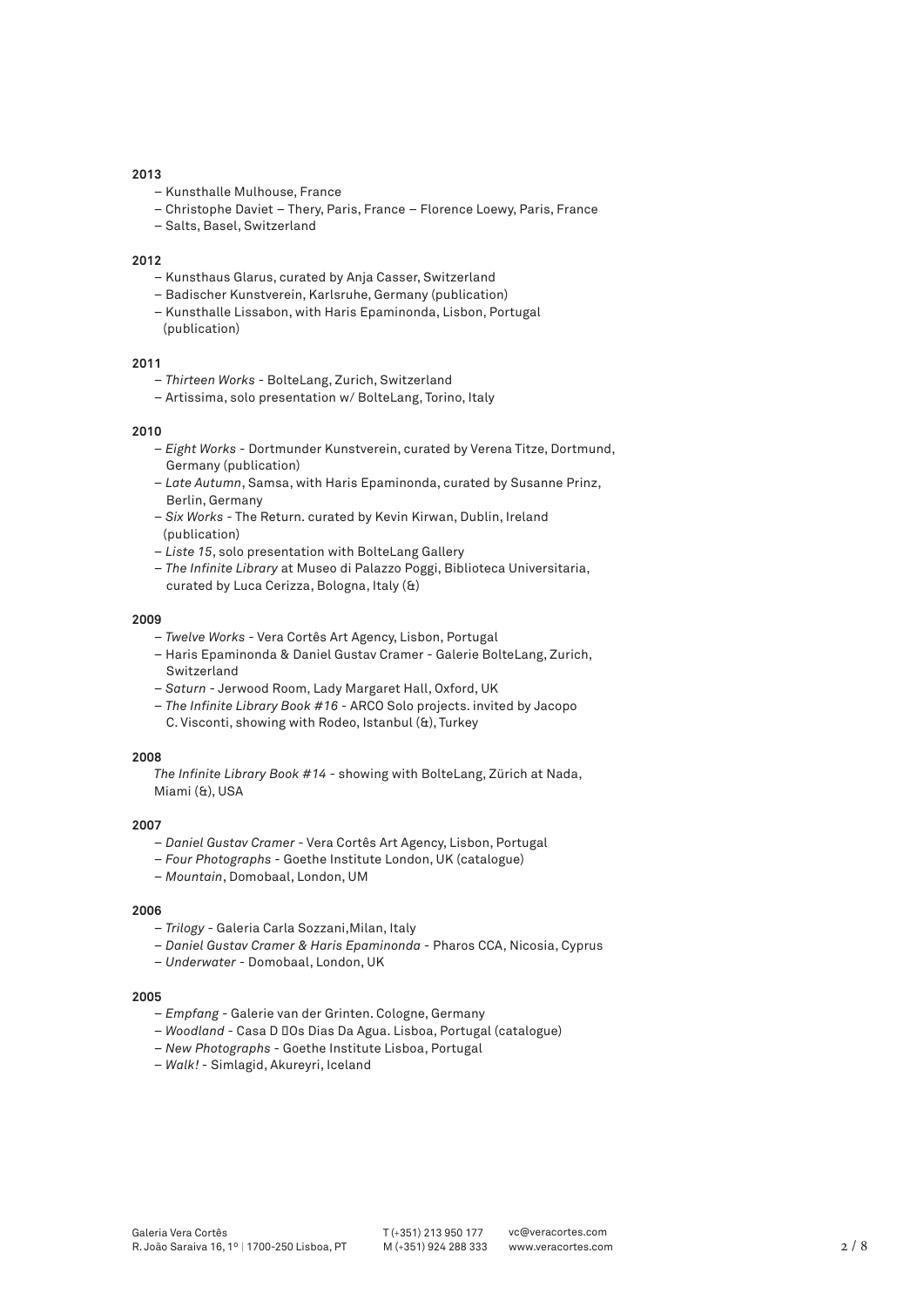#### **Group shows**

#### **2022**

- *Re-apprearing Imaginaries*, curated by Samuel Leuenberger, Misk Art Institute, Riyadh
- *Collections croisées, photographies du Frac Auvergne, du Cnap et du Musée d'art et d'archéologie d'Aurillac,* Les Ecuries, Aurillac
- – *Missing...*, Galerie Martine Aboucaya, Paris
- – *Zijn naam was Austerlitz/Austerlitz was his name*, a collaboration with Tlön Projects, A Tale of A Tub, Rotterdam

#### **2021**

- *I,* initiated by Konstantin Haubrok, Haubrok Foundation, Berlin, Germany – *Understudies: I, Myself Will Exhibit Nothing*, curated by Iman Issa,
- KunstWerke Berlin, Germany
- *Lost Weekend,* Yvon Lambert libraire éditeur, Paris and Galerie Allen, Paris, France
- *Not all houses are home\* J'habite une pivoine,* curated by David Pons for GRos OEuvre, Parc Jouvet, Valence, France
- *Crocodile Cradle*, curated by Simon Moretti, Peer, London, UK
- How to disappear..., Collection Lambert, Avignon, France
- *Les Tiroirs Du Temps de Jaques Roubaud,* Martine Aboucaya, Paris, France
- *When in doubt, go to a museum,* curated by Tevz Logar, City Museum of Ljubjana, Slovenia
- *Silenzio*, a project by Giorgio Galotti, in times of lockdown

#### **2020**

- *Two Works, between places,* an online platform curated by Umer Butt
- *Was machen Sie um zwei? Ich schlafe.* GAK Bremen, Germany
- *Flow*, hosted and curated by Francesco Carone, Via Attilo Frosini 21, Pistoia, Italy
- *Freitod*, curated by Michael Müller, Kunstsaele Berlin, Germany
- Daniel Gustav Cramer + Joana Escoval, Galeria Vera Cortês, Lisbon, Portugal
- *Flagge zeigen / show true colors*, curated by Susanne Prinz / infested landscapes, in collaboration with Haris Epaminonda, Storkow, Germany
- *Mercedes Benz Art Scope 2018 to 2020*, as part of an installation by Haris Epaminonda, Hara Museum of Contemporary Art, Tokyo, Japan
- *Le marbre et le sang. Regard sur la collection IAC,* curated by Katinka Bock, H2M - Espace d'art contemporain, Bourg-en-Bresse, France
- *Ut Pictura Poesis,* curated by Olivier Belot, Cahiers d'Art, Paris, France
- *Oblique Strategies / Part I and II,* Galerie Martine Aboucaya, Paris, France
- – *Rien n'aura eu lieu,* curated by Grégoire d'Ablon, Margaux Bonopera, Fabien Vallos, POP, Arles, France

#### **2019**

- – *Constellations: A choreography of minor gestures,* curated by Ana Rito and Hugo Barata, Museo Colecçao Berardo, Lisbon, Portugal
- The other side of the wind, Galerie Martine Aboucaya, Paris, France
- *The Island Club,* works from the Kerenidis Pepe Collecton, Limassol, Cyprus

- – *10th FotoBookFestival Kassel,* documenta-Halle, Kassel, Germany
- – *Social Facades. A Dialogue Between the MMK and DekaBank Collections*, MMK Frankfurt, Germany
- – *Flatland,* Nogueras Blanchard, Madrid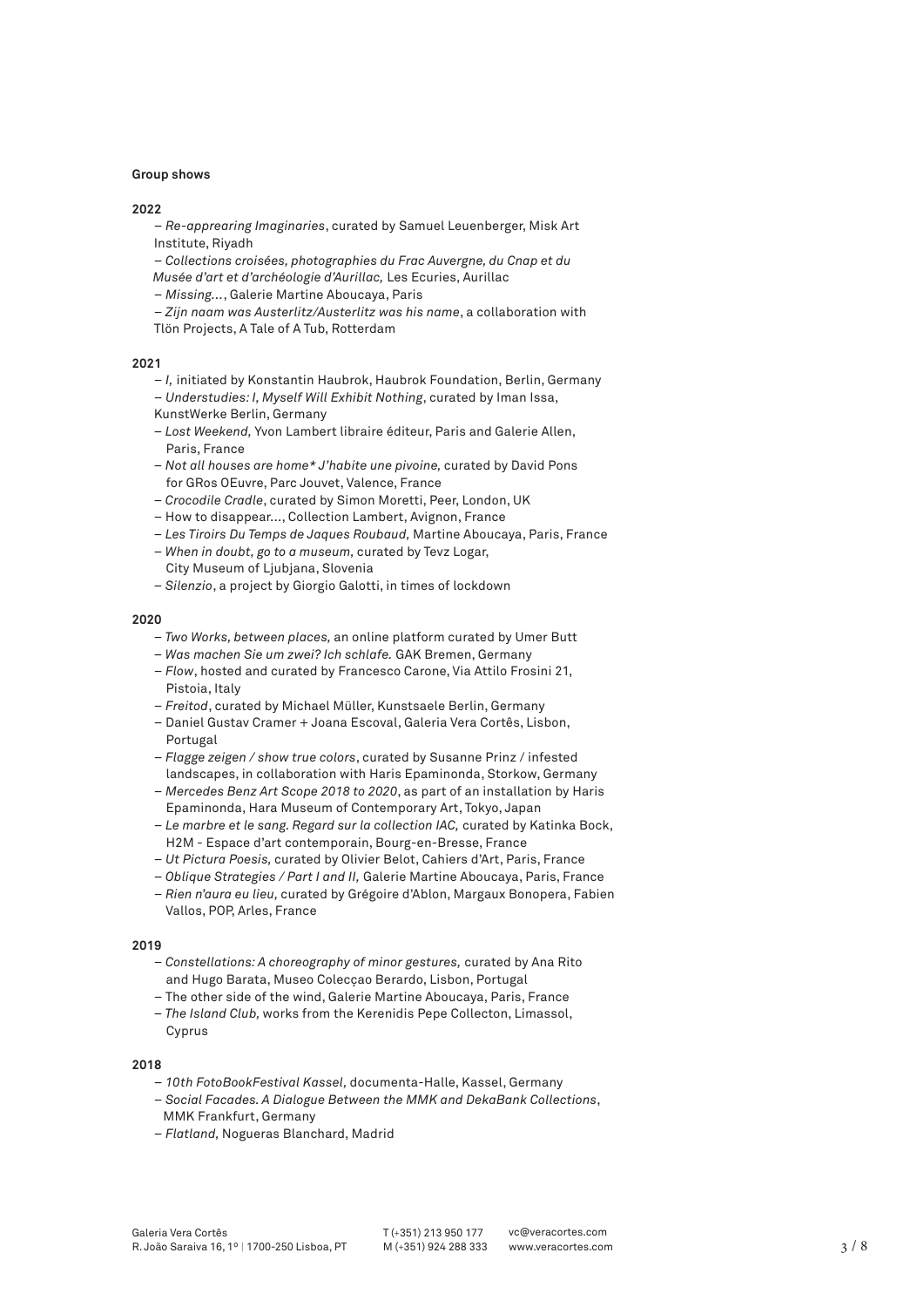- – *Raymond,* Manifesta 12 Palermo Collateral Events*,* Grand Hotel et Les Palmes, Palermo, Italy
- – *Seven Exhibitions,* Brandenburgischer Kunstverein, Potsdam, Germany
- – *Cooperation*, ad/ad, Hannover, Germany
- – *Germany is not an island,* Bundeskunsthalle, Bonn, Germany
- – *je marche, j'ouvre une porte, je ferme une porte,* Kasteel Wijlre, Wijlre, Netherlands
- – *Because the Night,* Musée départemental d'art contemporain de Rochechouart, France
- – *Look up at the Sky,* Sala Muncunill, Tarrasa, Spain

- – *XOXO*, Soy Capitán, Berlin, Germany
- *Montag ou la bibliothèque à venir An Autumn Afternoon*, Sperling, Munich, Germany
- *Sand* (duo show tih Joana Escoval), Grey Noise, Dubai, UAE
- – *L'air vibre du bourdonnement des insectes*, Musée départemental d'art contemporain de Rochechouart, France
- *Where and when*, Galeria Pedro Cera, Lisbon, Portugal
- *A map they could all understand (The Hunting of the Snark Lewis Carroll)*, a proposal curated by Christophe Daviet-Thery, Galerie Albert Baronian, Brussels, Belgium
- *The Arcades: Contemporary Art and Walter Benjamin*, curated by Jens Hoffmann, The Jewish Museum, New York, USA
- *The Middle Line*, curated by Antoine Henry Jonquères, LiMac (Calle Orellana, 4), Madrid, Spain
- *Freiheit, die ich meine, curated by Axel Lapp*, MEWO Kunsthalle Memmingen, Germany
- *Vanishing*, Galerie Martine Aboucaya, Paris, France
- *Strange Days*, Curated by Xavier Franceschi, FRAC Ile de France, Paris, France
- *Habit-co-Habit*, curated by Luca Cerizza and Zasha Colah 3rd Pune Biennale, Pune, India

# **2016**

- *Farewell to an Idea*, curated by Jaromir Hladik, Neue Berliner Räume EV./ Plattenpalast, Berlin, Germany
- *El mundo guarda la memoria de todos los rastros. CV Colección*, curated by Juan Canela, Centro de Arte de Alcobendas, Madrid, Spain
- *Overture*, Fluent, Santander, Spain
- *Viaja y no lo escribas*, La Casa Encendida, Madrid, Spain
- *Projective Ornament*, García Galería, Madrid, Spain
- – *The Infinite Library & Haris Epaminonda / two person*, curated by Ana Ballesteros, Centro Andaluz de Arte Contemporáneo, Seville, Spain
- *N(v)otre H(h)istoire*, Centre d ́Art Bastille, Grenoble, France
- – *Aquisitions Recentes*, curated by Sylvie Zavatta, Frac Franche-Comté, Besançon, France
- *Overseas*, curated by Galini Notti, The American College of Greece, Athens, Greece
- *Madeleine*, Insitu, Berlin, Germany

- *Stranger than Paradise*, curated by Gesine Borchardt, Sies + Höke Galerie, Düsseldorf, Germany
- *Aegvõte*, curated by Anna Laarits, Kunsthalle Tallinn, Estonia
- *by boat (farewell)*, curated by Adam Carr, JoseGarcia, Mexico City, Mexico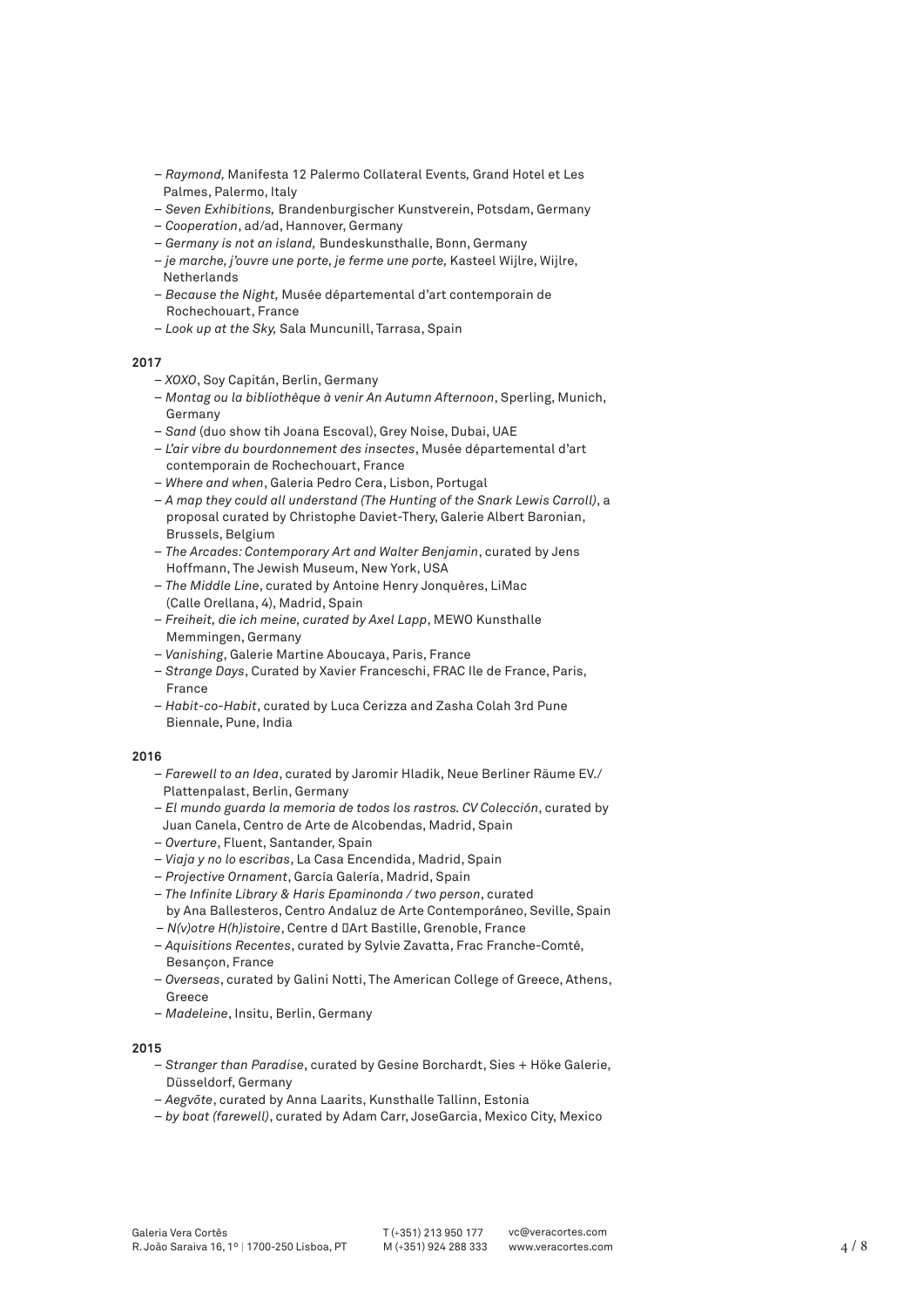- *Eppur si muove Art et technique, un space partagé*, curated by Marie-Noëlle Farcy, Christophe Gallois, Enrico Lunghi, Clément Minighetti and Marie-Sophie Corcy, Mudam, Luxemburg in collaboration with the Musée des Arts et Métiers, Paris.
- *Phenomenon*, organized by Collection Kerenidis Pepe, Anafi, Greece
- *Waterbound Vom Leben mit dem Wasser*, curated by Rasmus Kleine, Museum Kallmann Ismaning, Munich, Germany
- *Meeting point*, curated by Axel Lapp, Kunstverein Konstanz, Kunstraum Kreuzlingen and 10 historical places nearby, Germany
- – *Terra Incognita*, curated by Dorothee Mosters, KIT / Kunsthalle Düsseldorf, Germany
- *Altered States*, curated by Art&Idea, Goethe Institut, Barcelona, Spain
- *Accadra Domani*, curated by Gregorio Magnani, Museo Marino Marini, Florence, Italy
- *Unendliche Bibliothek*, curated by Alexandra Blaettler, Alte Fabrik / Gebert Stiftung für Kultur, Rapperswil - Jona, Switzerland
- *Construire une Collection*, Villa Paloma, Nouveau Musee National Monaco, Italy

- *Open Corner Listados poéticos de una colección*, curated by Marta Mantecón and Wendy Navarro, Biblioteca Central de Cantabria, Santander, Spain
- *An Infinite Conversation*, curated by Luiza Teixeira de Freitas, Museu Coleção Berardo, Lisbon, Portugal
- *Words Tend to Be Inadequate*, Pearl Lam Galleries, Shanghai, China
- *Site visits/ Salton Sea*, Death Valley, Los Angeles, USA
- *A Cote, en Deca, au Dela*, DIX 291, Paris, France
- *Library Vaccine*, curated by Gregorio Magnani, Artists Space, New York, USA
- *Konstellationen*, invited by Juli Eirich, f5.6, Munich, Germany
- *Idiorrhythmie an Experimenta project/ symposium* curated by Marenka Krasomil and Miriam Bethmann Frappant, Hamburg, Germany
- *(On)zichtbare Kracht*, selected by Alexander Ramselaar, IK-eiland, Oost Souburg, the Netherlands
- *Dreams That Money Can't Buy*, an exhibition by CURA, Independent Space, Maxxi Museo delle Arti del XXI secolo, Roma
- *Stadtbiotop 2014*, a project by BolteLang, Zurich, Switzerland
- *La poetica della Meraviglia*, curated by Ilaria Gianni, Furini Arte Contemporanea, Arezzo, Italy
- *Vestibule*, curated by Aoife Tunney, Merrion Square, Dublin, Ireland
- *Der grosse Abplatter*, Nicolas Krupp, Basel, Switzerland
- *Roving Room*, curated by Cori Williams and Kelly Kaczysnki, Habersham Mills, Demorest, Georgia, USA
- *Observations*, curated by Vladimir Vidmar, Skuc, Ljubljana, Slovenia
- *12th Bienale de Cuenca*, Equador. curated by Jacopo Crivelli Visconti and Manuela Moscoso
- *Solution de Continué*, curated by Sylvie Zavatta, FRAC Franche, Comté,France
- *Everything is about to Happen*, curated by Gregorio Magnani, Corvi Mora and greengrassi, London, UK

- *Frankfurter Kunstverein*, curated by Antje Krauss-Wahl, Germany
- *Vistamare*, Perscara, curated by Luca Cerizza, Italy
- *3137*, curated by Galini Notti, Athens, Greece
- Florence Loewy, Paris
- IAC FRAC, Villeurbanne/Rhône-Alpes, curated by Laurent Montaron, France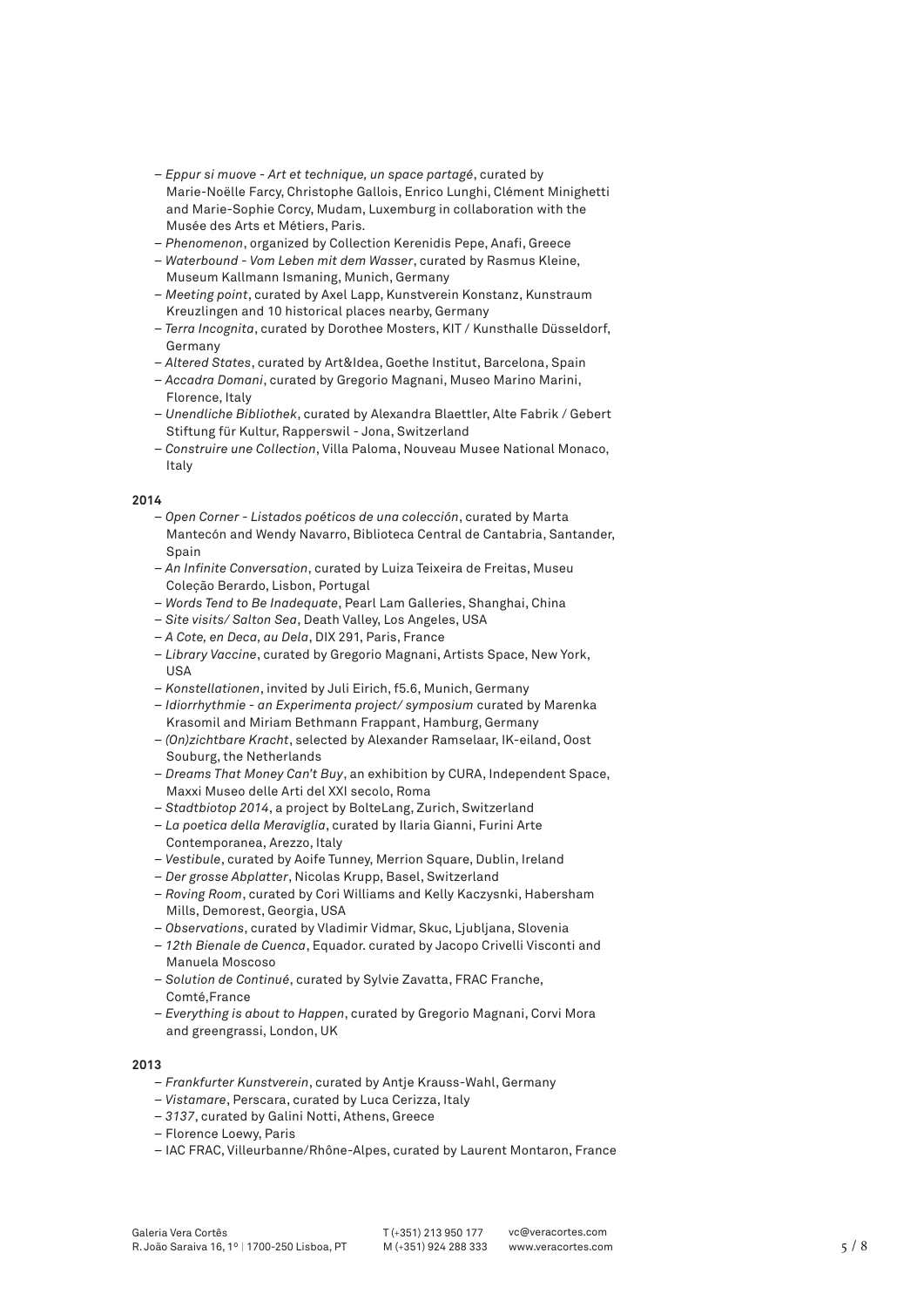- dOCUMENTA(13), curated by Carolyn Christoph-Bakargiev, Kassel
- *Le Silence. Une Fiction.* MNMN, Monaco, curated by Simone Menegoi,Monaco
- *Let us keep our own moon*. West Gallery, Den Haag, The Netherlands
- *Personal effectsonsale*, Esprit Nouveau Pavilion, Paris, France
- *Pos na ftiaxeis ena kipo*, Nicosia, Cyprus
- *A Photograph*, curated by Stuart Bailes, 401 Contemporary, Berlin
- *Gotham City,* Hamburg, Germany
- Liste17, Basel, Switzerland

#### **2011**

- *The night life guide*, University Bonn, History of Arts Department, Germany
- *Livret III*, Motive Gallery, Amsterdam, Netherlands
- *Decreation*, Westspace, Melbourne, Australia
- *Repeat until further precision is impossible.* Forde, Geneve, Switzerland
- *Publishing as Performance*, South London Gallery, London, UK
- *Staging the Archive*, Museo de Arte Contemporânea de Elvas, Portugal
- *Underwater*, Tullie House Museum & Art Gallery, UK
- Arco Madrid, Section Opening, with Vera Cortês Art Agency, Madrid, Spain
- FIAC, with Florence Loewy, Paris, France
- *Wilhelm Reich/ Ayn Rand*, Essays & Observations, Berlin, Germany
- *Salons de lecture/ Reading rooms*, La Kunsthalle Mulhouse, France
- *Livret I*, curated by Irmaveb Club, Schleicher & Lange, Paris, France

# **2010**

- *End Note*, Tanya Leighton, Berlin, Germany
- *Il Tavolo*, Nomas Foundation, Roma, Italy
- *Man in the Dark*, Woodmill, London, UK
- *What Sticks*, BolteLang Galerie, Zurich, Switzerland
- *The Page*, Kimmerich, New York, USA
- *The Rest is History*, Mike Potter Projects, Berlin, Germany
- *Archive Kabinett*, Berlin, Germany
- – *The Art of Camo*, Cardi Black Box, Milano, Italy
- – *Underwater*, Towner Gallery, Eastbourne & Spacex, Exeter, UK
- – *Welten*, Forum Factory, Berlin, Germany
- *Drugstore Beetle*, Raid Projects, LA, USA
- *Little Big Press*, Fotoleggendo, Roma, Italy
- *Jahresgabe 2010*, Museum Schloss Moyland, Germany
- *A Library of Silent Gaps and Documents*, STUK Arts Centre, Belgium
- *Out Book*, Spoleto, Palazzo Mauri, Italy
- Little Big Press, Roma, Italy
- Kosmetiksalon Babette, Berlin, Germany
- Cf. Art et Essay, Rennes, France
- *Can I paint you a picture*, Morgan Arcade, Cardiff, UK
- *Landschaft ohne Horizont*, Stiftung Museum Moyland, Germany
- *Waldbild*, Städische Galerie Waldkraiburg, Germany
- Welten. Forum Factory, Berlin, Germany
- *Highlights. Meisterwerke der Sammlung*, Kunsthalle Emden, Germany
- – *The Mystics* Civicroom, London, UK
- *Labyrinth 09*, Konsthall Botkyrka, Sweden
- *Imaginário da Paisagem*, CAV, Coimbra, Portugal

- *Heaven* Athens Biennale curated by Nadja Argyropoulou, Athens, Greece
- Blind Spot Lab -Anthology Film Archives, New York, USA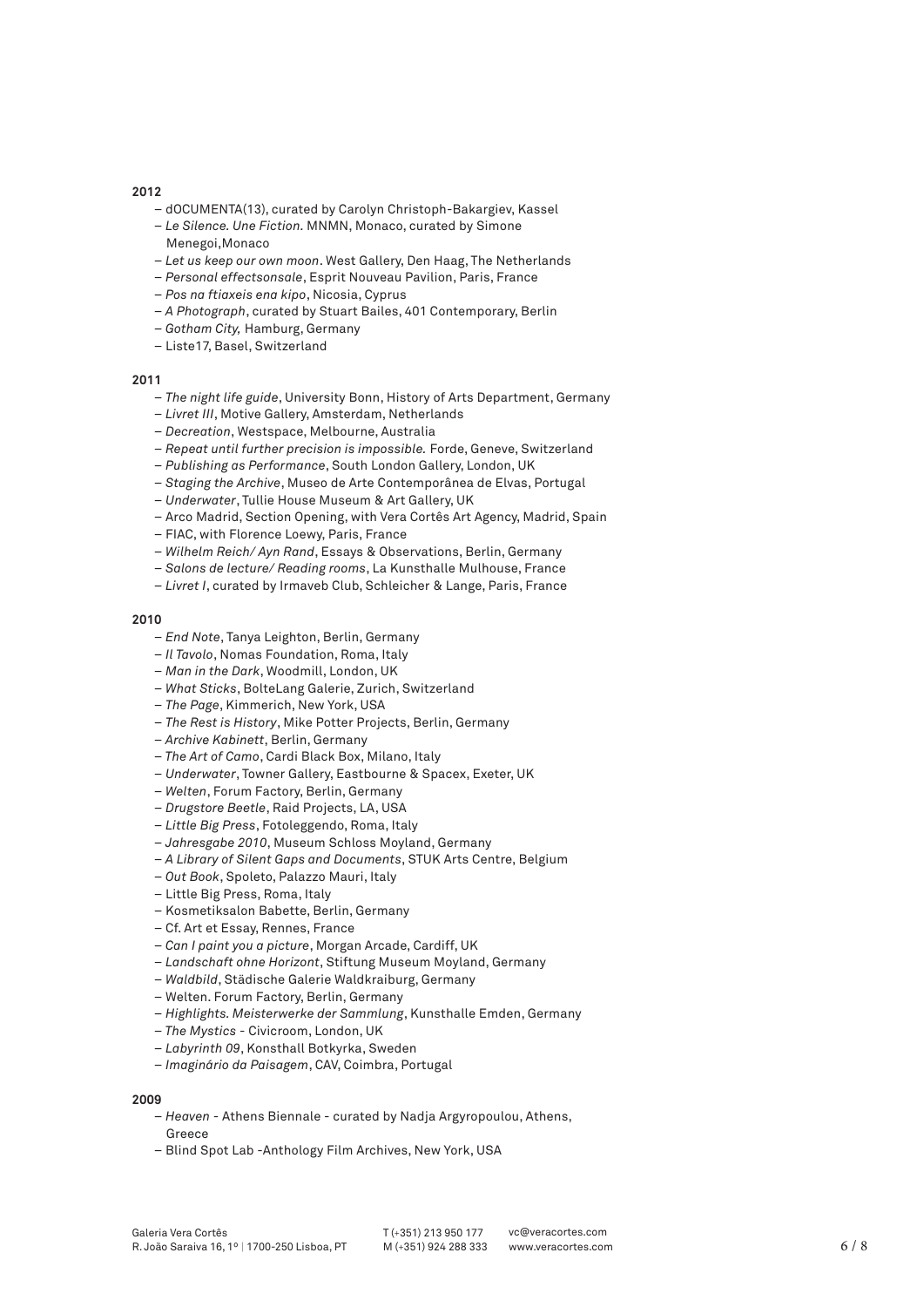- *Its not for reading*  Its for making. FormContent, London, UK
- *Six Degrees of Separation* Mehdi Chouakri, Berlin, Germany
- *Happy Interval* Tulips and Roses, Vilnius, Lithuania
- *The Infinite Library & Falk Haberkorn* Klemms Berlin, Germany
- *Zweckgemeinschaft* curated by Art at Work. Micamoca, Berlin, Germany
- *The Garden of Forking Paths*  Maisterravalbuena Gallery, curated by Lattitudes, Madrid, Spain
- Kunsthaus Brn, curated by A.Domesle, Czech Republic
- *Mimes* curated by Christoph Marinos, Kalfayian Galleries, Athens, Greece
- *Exposicao #04*. Espaco BES Arte, Lisboa, Portugal
- *Journey to the surface of the Earth* RBG Melbourne, Australia

- *Playtime*  Betonsalon. curated by Melanie Beautecoup, Paris, France
- Berlin Biennale 5.When things cast no Shadows curated by Adam Szymczyk and Elena Filipovic, works part of an installation of Haris Epaminonda.
- *A Principle of Assumptions* -Rodeo Gallery, Istanbul, Turkey, Group Show
- *After Dark*  Louis Blouin Foundation, London, UK, curated by Ben Austin.
- – *Art Sheffield 08* part of an installation of HOST, Sheffield, UKUNFAIR FAIR
- *Unfair Fair.*  1:1 projects, Rome, France, curated by Vincent Honore
- *The Infinite Library* invited by Ruth Keshishian, Moufflon Bookshop Nicosia
- *(∞)Gerisch Stiftung* curated by Andrea Domesle, Neumünster, Germany
- – *Stille Landschaft* Kunsthalle Lüdenscheidt, Germany

# **2007**

- *Garten Eden* -Kunsthalle Emden, Germany, curated by Nils Ohlsen, Katharina Henkel and Sabine Schlenker
- Man Group Prize 2007 RCA, London, UK
- *Erscheinen/Verschwinden* -curated by Michael Staab, Kunsthalle Bunkier Sztuki, Krakow, Poland, catalogue
- *A song turning Inward* curated by John Timberlake, OneTwenty Gallery, Gent, Belgium
- Photography Festival Krakow, Poland, catalogue
- – *Liebe Zum Licht* -Kunstmuseum Bochum, Städt, Galerie Celle, Germany, catalogue
- *Apparaitre/ Disparaitre* curated by Michael Staab, Goethe Institute, Paris

# 2006

- *Gift* -MuseumMAN, Liverpool Biennial, curated by Penny Whitehead & Daniel Simpkins, UK
- *Liebe zum Licht* -Stadtische Galerie Delmenhorst, Delmenhorst & Kunstmuseum Celle. Germany, (Catalogue)
- *Open Call* -Westfälischen Kunstvereins, Münster, Germany
- *Objects in Waiting* -Curated by Tom Newell and Penny Whitehead, Psalter Lane Campus, Sheffield Hallam University, UK
- – *George Polke Presents*  13+ showreel, London, UK
- Jerwood Photography Award -Royal Pump Rooms, Lexington Spa, UK
- *Broken Romanticism* -hoxton showroom. curated by Steve Walter, London,UK

- *Jahresgaben* -Westfälischer Kunstverein, Münster, Germany, catalogue
- *Jerwood Photography Award* -supported by Portfolio Magazine, London/ Edinburgh, feature Bind Sports - tank.tv, London, UK
- *No Mans Land* supported by Deutsche Bank Pyramid Award, Pallas Heights, Dublin, Ireland
- – *Landscapes*  Galeria Graça Brandao, Oporto, Portugal